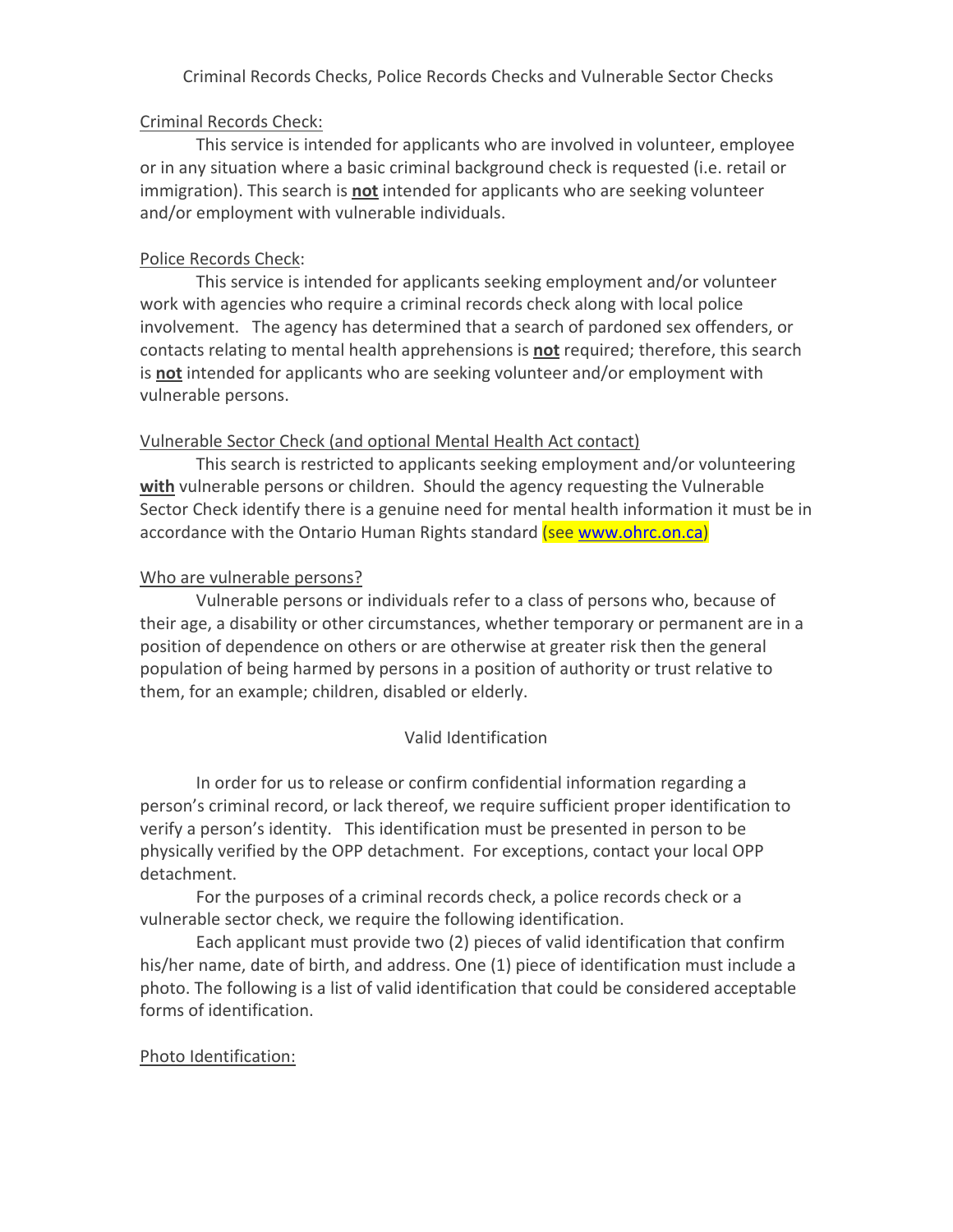\*\*Note: Health Cards cannot be accepted for identification purposes under the Health Cards and Numbers Control Act, 1991 section 2.2(1); Social Insurance Cards are not to be photocopied and therefore are also unacceptable \*\*

- Driver's License (including drivers licenses issued by another province, territory, or a foreign jurisdiction),
- BYID Card
- Canadian or Foreign Passport,
- Canadian Citizenship Card
- Possession and Acquisition License (or PAL Card),
- Permanent Residency Card
- Certificate of Indian Status
- Canadian National Institute of the Blind (CNIB) Identification Card
- Canadian Military Employment Card or Canadian Military Family Identification Card
- International Student Card

The following are acceptable forms of non‐photo identification:

- Birth Certificate
- Baptismal Certificate
- Hunting License
- Outdoors Card
- Canadian Blood Donor Card
- Immigration Papers

# What if I Don't Have Sufficient Identification?

For the purposes of obtaining a criminal records check as well as a police records check, if an applicant does not have any photo identification than an "Affidavit of Identity" Affidavit of Identity form to be completed. This must be notarized by a Judge, Notary Public, Lawyer, or Canadian Consulate Official. A second alternative is to submit your fingerprints to the R.C.M.P who will either issue you a certificate stating you have no record or provide you with a copy of the record if one exists. This may take 4‐6 months. The R.C.M.P charges a fee for this service. Visit the RCMP website at **[Canadian](http://www.rcmp-grc.gc.ca/cr-cj/fing-empr-eng.htm)** Criminal Real Time [Identification](http://www.rcmp-grc.gc.ca/cr-cj/fing-empr-eng.htm) Services for more information.

| <b>Fees Chart</b>                                                                 |                |                             |  |
|-----------------------------------------------------------------------------------|----------------|-----------------------------|--|
| <b>Service</b>                                                                    | <b>OPP</b> Fee | <b>Additional Originals</b> |  |
| Criminal Records Checks, Police<br>Records Checks and Vulnerable Sector<br>Checks | \$25.00        | $$5.00$ each                |  |
| Fingerprinting<br>(includes HST effective July 1, 2010)                           | \$26.50        | N/A                         |  |

#### Fees Chart